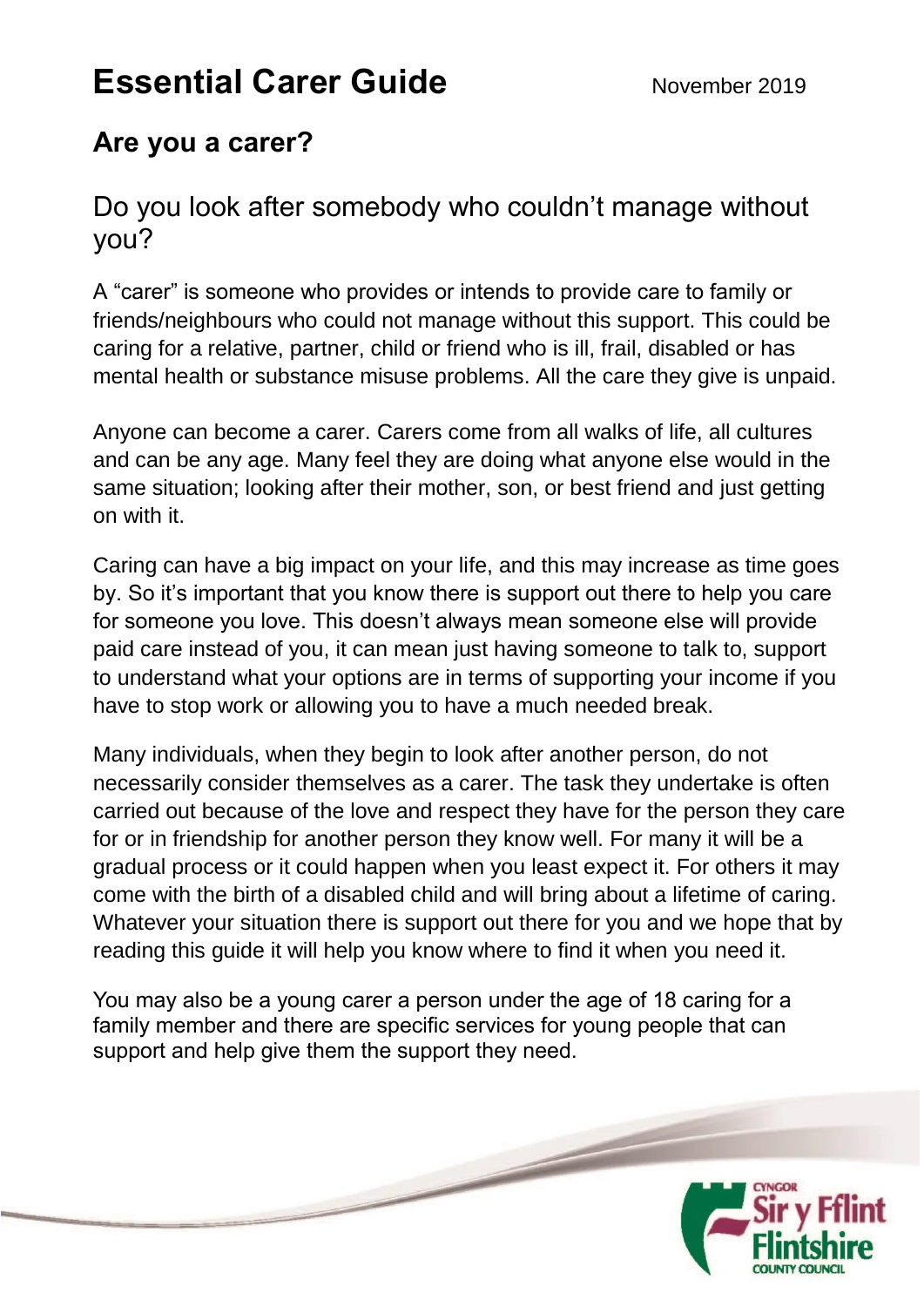# Services for carers in Flintshire

Services to support you in your caring role include:

- **•** Providing advice and information
- Help to claim carer's allowance
- Directing you to voluntary organisations that provide grants and support for carers
- Assistance with gardening, cleaning or purchase of equipment
- Providing a break from caring
- Direct payments which give you greater choice and control over the services you want
- **Support Groups and Counselling**
- Volunteering
- Peer Support
- Carer Training
- Specialist support Dementia, Mental Health, Brain Injury, Substance Misuse etc.
- $\blacksquare$  Help getting back to work
- Re-assessing the support provided to the person you care for to ensure your own assessed needs are met
- Young Carers Support

For more details of the range of services available in Flintshire, please call us in Social Services on **03000 858 858** or

North East Wales Carer Information Service (NEWCIS) on **01352 752525** or Barnardo's Young Carers on **01352 755422.** 

You can also contact us via email spoa@flintshire.gov.uk or look at the Dewis online service directory at www.dewis.wales

### **Carer Assessments**

Whilst some services and support can be arranged directly with a voluntary organisation or community group, many are provided following a Carer's Assessment.

A carer's assessment is an opportunity to discuss with the local council what support or services you may need. The assessment will look at how caring can affect your life, including for example, physical, mental and emotional needs, and whether you are able or willing to carry on caring.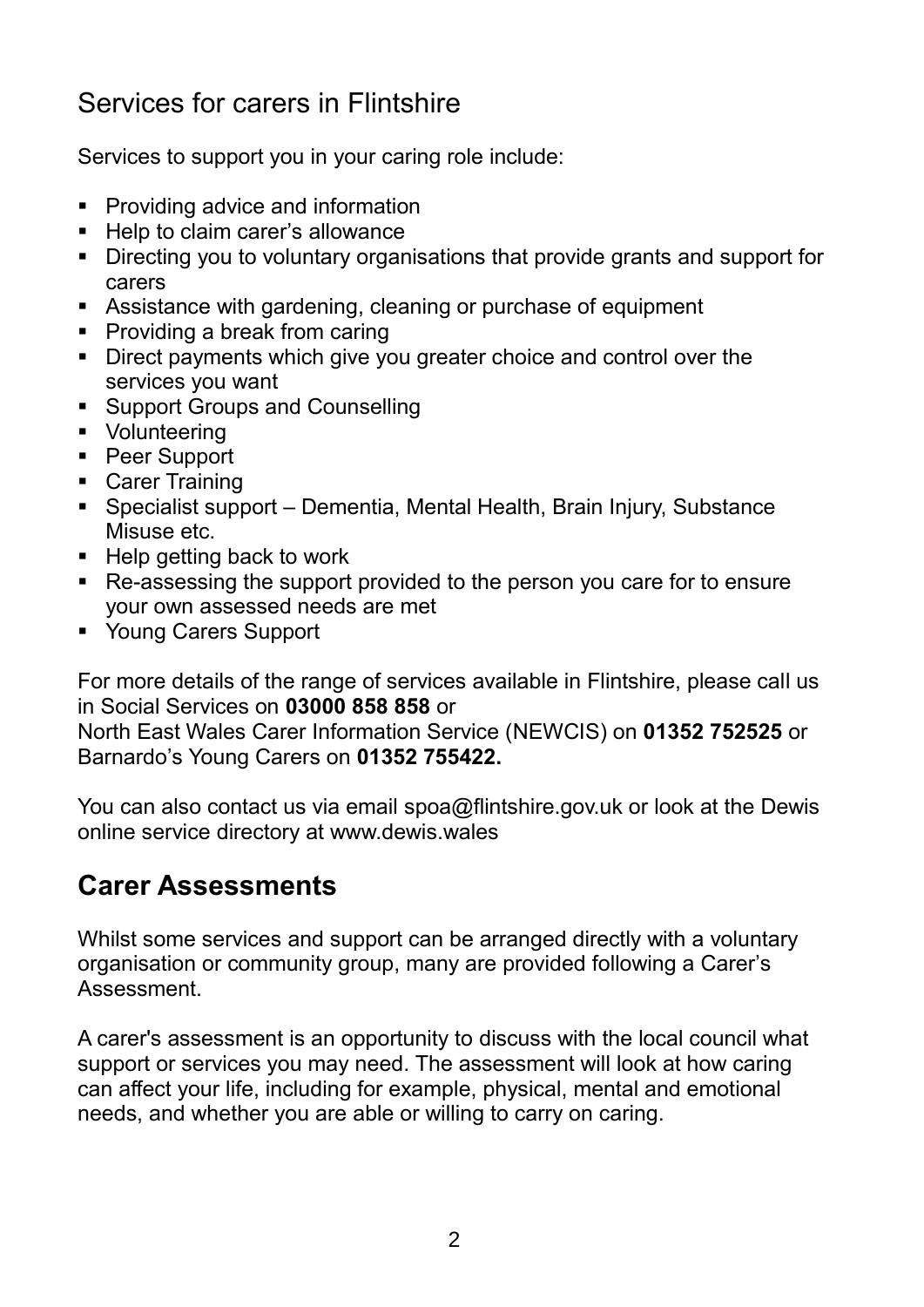Sometimes people feel they are not ready for support or a more in-depth assessment and that's fine too. The Carer's assessment can still help people to think about what support they have outside of formal services that could help them at this time and it can also give them the important information they need for accessing support in the future.

If you are a young carer, or if a child under 18 is caring for you, then you can have a Young Carers Assessment from Barnardo's Young Carers Service or Social Services.

**Anyone who is looking after someone is legally entitled to a Carers Assessment** and you should be offered one from us at Social Services or from NEWCIS/ Barnado's our Carers and Young Carers Assessment & Support Service.

Once you're initial assessment is completed, you may receive information and advice or be referred on to Carer services that will provide you with the support that you need. At this time it may be identified that you need a more in-depth assessment at which point someone will come out and speak to you or have a more detailed phone conversation with you to further consider your needs and what support would benefit you.

This assessment can be carried out even if the person you care for refuses services, as it is specifically to look at your needs. You can also have a joint assessment with the person you care for so that both of your needs can be assessed at the same time and you can both contribute.

Once your assessment is completed we will support you to get the right support in place for you. You will also be offered a review assessment within a year to check how you are finding the support and discuss if your needs have changed. If your circumstances change in the meantime you can request an earlier review assessment.

If you are unhappy with any decision made by social services you can appeal.

#### **Carer Assessment Key Points:**

- Any carer who appears to have a need for support should be offered an assessment.
- You will be entitled to an assessment regardless of the amount or type of care you provide, your financial means or your level of need for support. You don't necessarily have to live with the person you are looking after or be caring full-time to have an assessment. You may be juggling work and care and this is having a big impact on your life.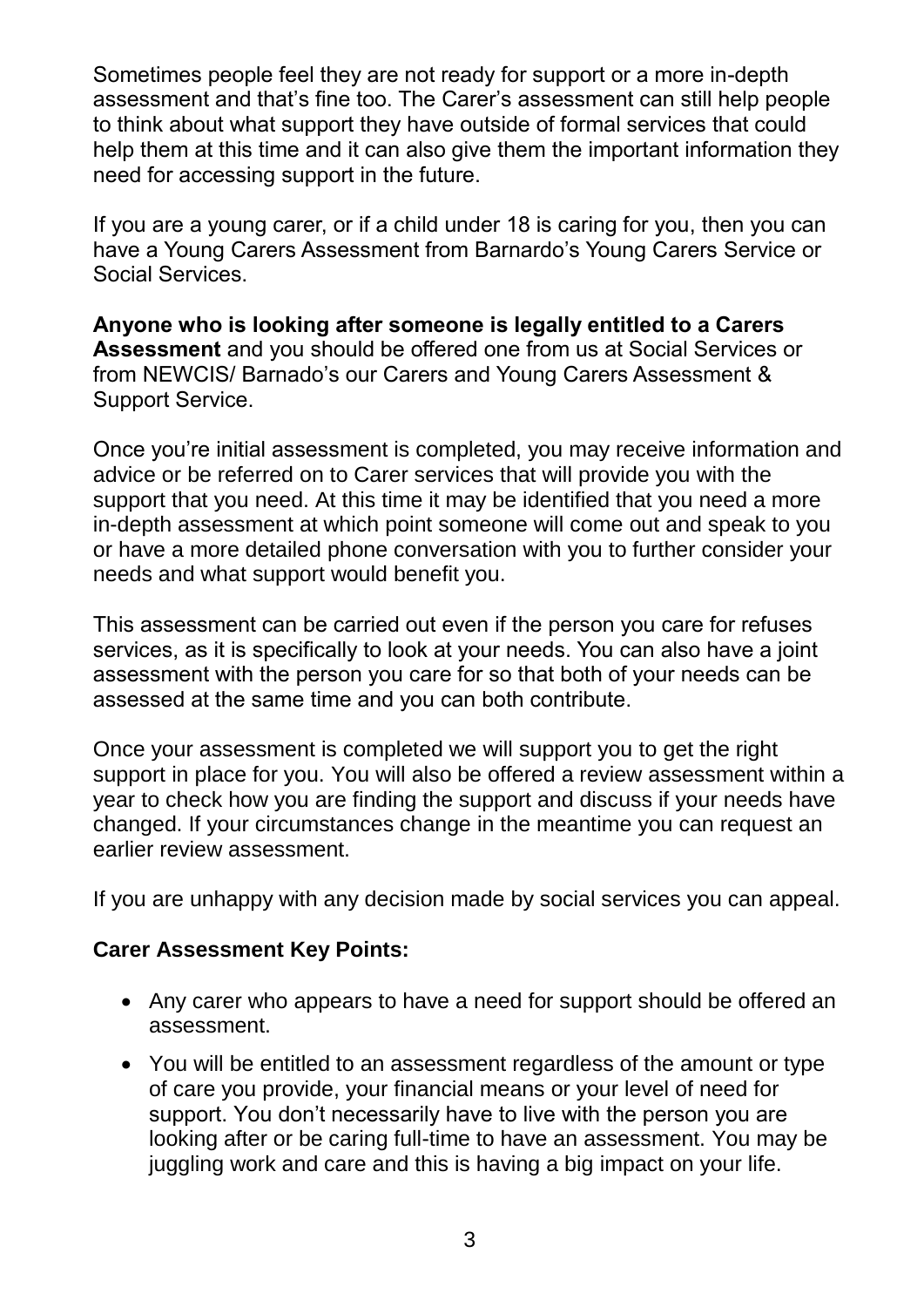- You can have an assessment whether or not the person you are looking after has had a needs assessment, or if the Council has decided they are not eligible for support.
- If you and the person you are looking after agree, a combined assessment of both your needs can be undertaken at the same time.
- If you are sharing caring responsibilities with another person, or more than one person, including a child under 18, you can each have an assessment (although for a child under 18 the assessment will be different).
- Your assessment will be completed in 2 parts. Part 1 to provide information and advice or to direct you to voluntary or community services. Part 2 an in-depth assessment to look at your needs in more detail. You have the right to both parts but you may feel you would only want Part 1 depending on the level of support you require. Part 2 is always available to you should your needs increase.

# **Young Carers**

Young carers are children who help look after a member of the family (can include siblings) who is sick, disabled or has mental health problem, or is misusing drugs or alcohol.

Their day to day responsibilities often include: cooking, cleaning, shopping, providing nursing and personal care and giving emotional support.

With so many adult responsibilities, young carers often miss out on opportunities that other children have to play and learn. Many struggle educationally and are often bullied for being 'different'. They can become isolated, with no relief from the pressures at home, and no chance to enjoy a normal childhood. They are often afraid to ask for help as they fear letting the family down or being taken into care. So it's really important they know we can support them.

Young Carers are entitled to Young Carers Assessments. This means that Barnardo's or Social Services will want to meet with the family and try to understand the caring role the child is undertaking, how this might be affecting them and what support we could help them and the family with.

The assessment must involve speaking with the child, their parents and any other person that the child requests to be part of the assessment.

The assessment itself must look at whether or not the young carer wishes to continue caring, and whether it is appropriate for them to continue caring.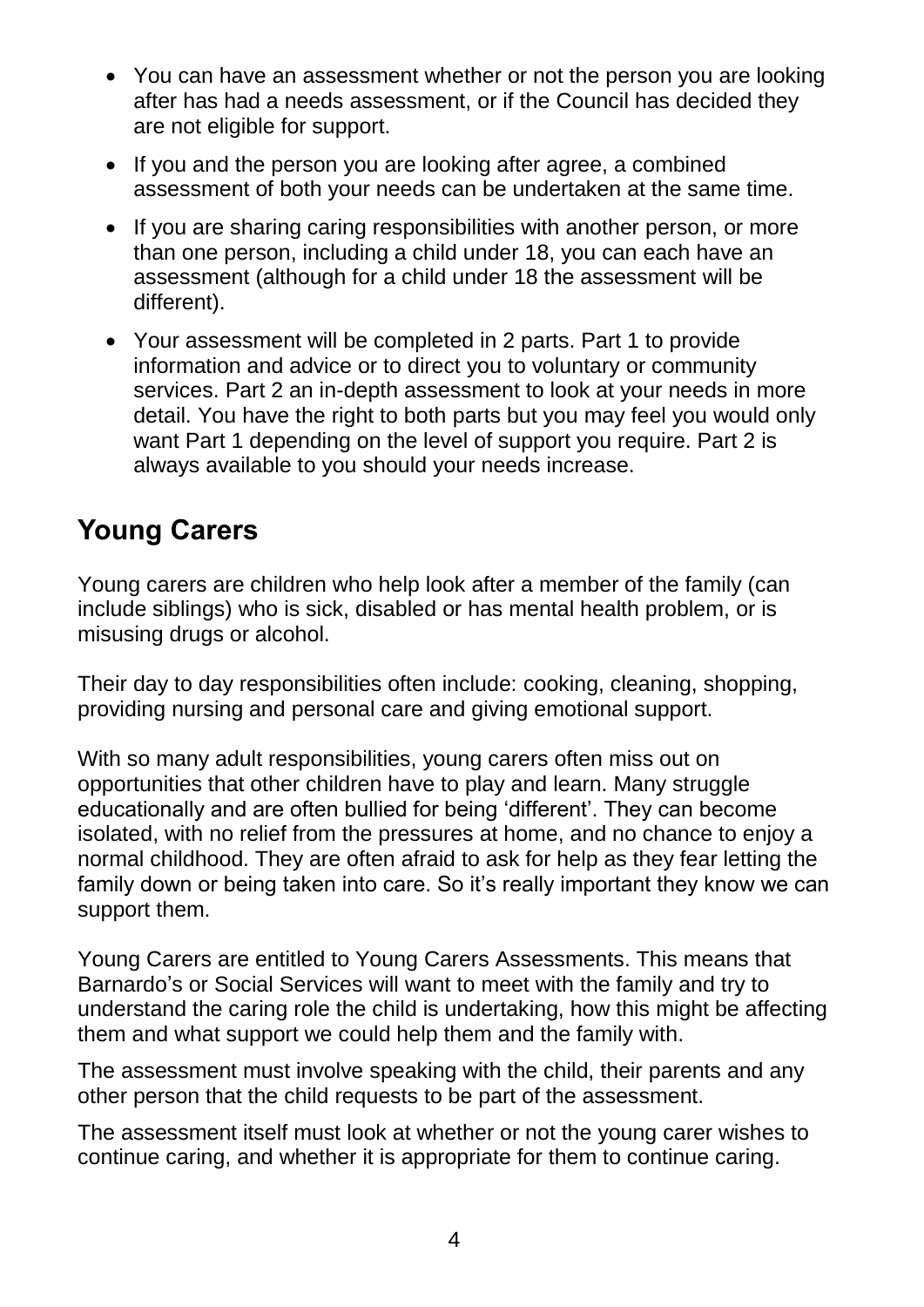When completing an assessment we will look at any education, training, work or recreational activities the young carer is or wishes to participate in.

Where a young carer's eligible needs are identified as requiring support we can provide the following services through Barnardo's:

- 1.1 support and counselling
- Training and activities
- Peer support
- Linking young people with local clubs and groups
- Advice and Information
- Support to meet the outcomes the young carer wants to achieve.

If you are under 18 and looking after someone, we are keen to make sure that your family gets the support they need. Contact **Barnardo's** on **01352 755422** or **Social Services** for Children on **01352 701000.** 

### **Specialist Services**

#### **Newcis**

NEWCIS delivers a wide range of information and support to adults caring for a person in Flintshire for free and in confidence. **01352 752525** www.newcis.org.uk

#### **Hafal**

Hafal supports carers who care for people with serious mental illness. They provide a range of flexible short breaks to support carers in their caring role. For further details contact Hafal on **07487 254019 or 07966 017647** or www.hafal.org

#### **Carers Trust North Wales Crossroads Care Services**

Provides respite care services for carers caring for people of all ages including children. For further details contact Crossroads on **01492 542212** or www.nwcrossroads.org.uk

#### **British Red Cross**

Provides access to the Carers Emergency Card, emergency home assistance and a Carers sitting service. For further details contact the British Red Cross on **01352 718374**